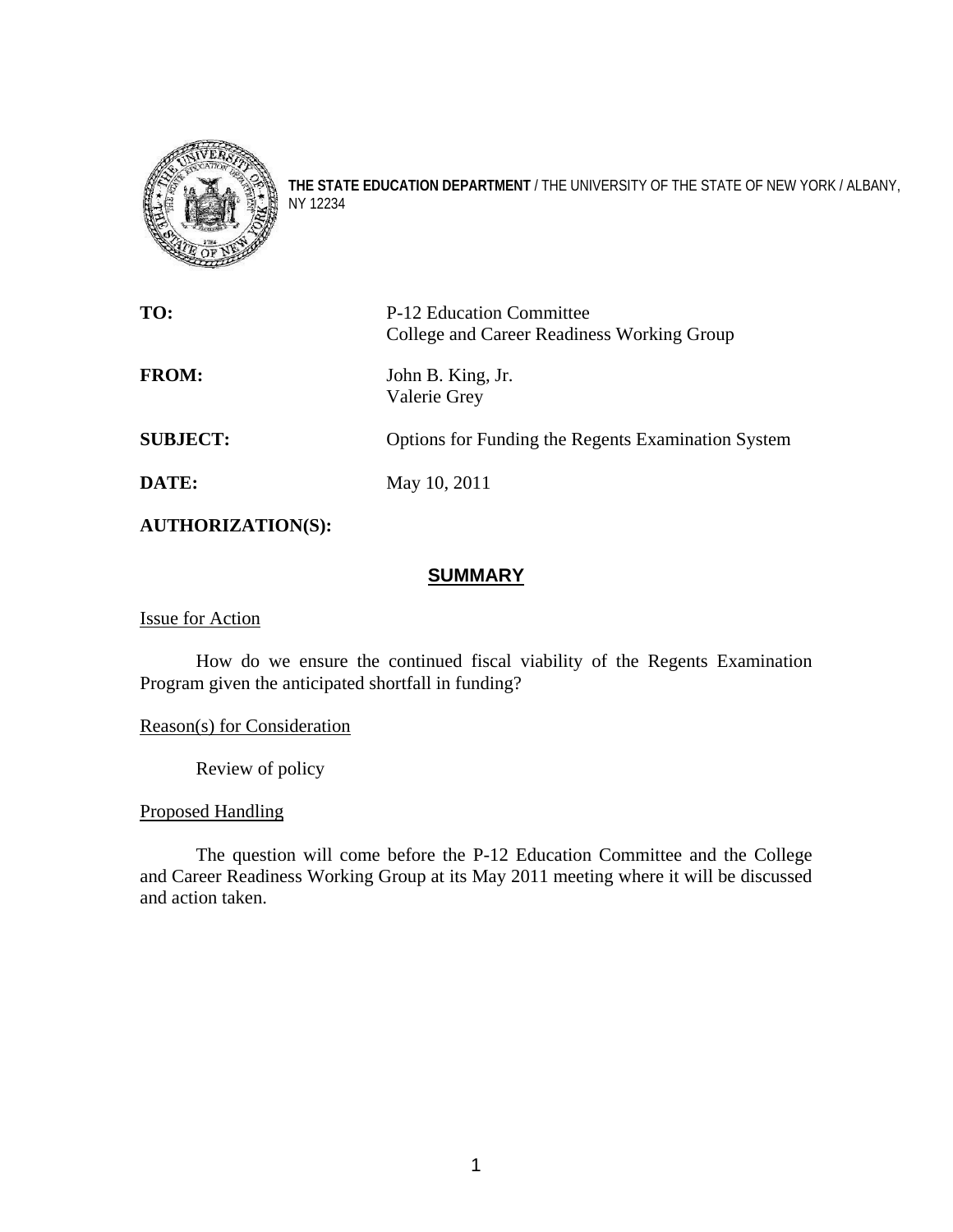### Background Information

 There has been a structural imbalance between our available resources and the costs of administering the Regents examination program for several years. Federal carryover funds have been used to fill the gap. These funds are now depleted. To address this imbalance in 2010-11, in June 2010, the Board approved a number of actions that are projected to reduce costs for the NYS assessment program by more than \$6 million, including elimination of Grade 5 and 8 social studies exams, Grade 8 Second Language Proficiency exams, component retesting in Math and English Language Arts, High school foreign language Regents exams in German, Hebrew and Latin, and August Algebra2/Trigononmetry and Chemistry exams. The Department also continued cost saving strategies that were implemented in 2009-10 that reduced operation costs by over \$4.0 million. In addition, the 2010-11 State Budget provided for a one-time revenue transfer of \$2.5 million from a Special Revenue account into a newly created Education Assessment account. These revenues were used to restore the proposed cuts of the January administration of Regents exams, exam translations, and the high school foreign language exam in Italian.

For 2011-12, the Board of Regents requested \$15 million in General Fund support for the Regents examinations. The enacted State Budget, includes funding of \$7.0 million for Regents examinations.

This additional funding of \$7 million will ensure the following Regents examinations currently required for high school graduation and/or federal accountability purposes are maintained:

- Comprehensive English (ELA 11),
- Global History and Geography,
- U.S. History and Government,
- Integrated Algebra, and
- Living Environment

This additional funding will support the following Regents examinations to preserve policy options for the implementation of state law 3012(c), the state's teacher and principal evaluation law:

- Physical Setting/Physics,
- Physical Setting/Chemistry,
- Physical Setting/Earth Science,
- Algebra2/Trigonometry, and
- Geometry

This additional funding will also ensure accessibility and support for English language learners continuing:

- Regents Competency Tests (RCTs)
- Translation of exams into Spanish, Chinese, Haitian-Creole, Korean, and Russian.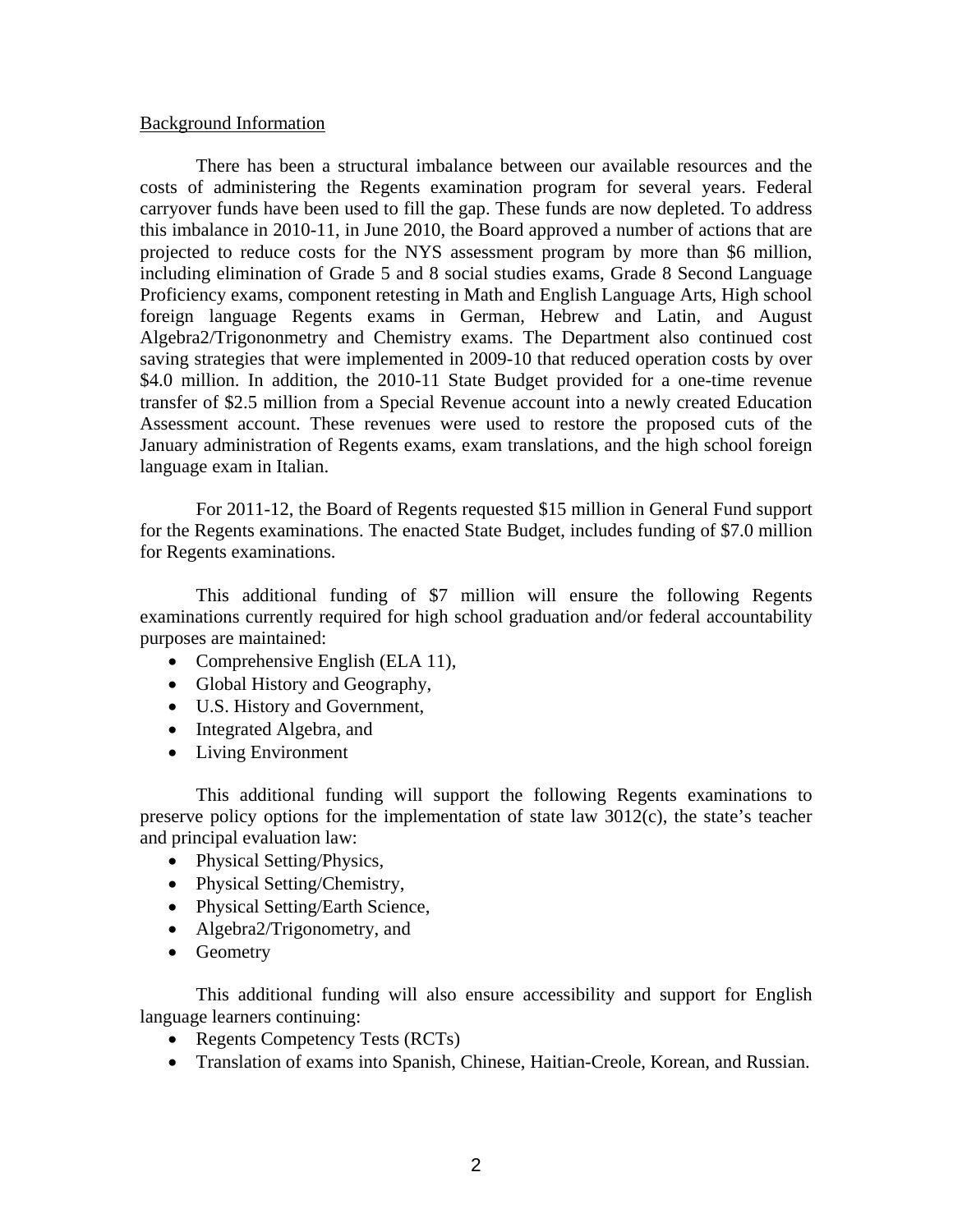The \$15 million funding request covered administration of Regents exams required for graduation, Regents exams that are not required for graduation, restoration of certain cost savings measures taken in 2010-11 and introduction of new Regents exams. Since the 2011-12 State Budget included \$7 million, there is a funding gap of \$8 million that must be addressed. We recommend a combination of action steps noted below.

 There are a number of cost containment actions that can be taken to reduce the costs of Regents exams by \$3.9 million.

## **Chart A**

| <b>Action Step</b>                                         | <b>Estimated Savings</b> |
|------------------------------------------------------------|--------------------------|
| Identify additional production cost reductions, leverage   | \$2.3 million            |
| other funding streams, and make necessary changes in       |                          |
| workforce.                                                 |                          |
| Reduce the number of assessments printed and shipped       | \$.70 million            |
| (Regents and NCLB) to better align with the number of      |                          |
| exams actually needed to administer. If a district chooses |                          |
| to order surplus exams for practice purposes they will be  |                          |
| responsible for the additional cost.                       |                          |
| Review all vendor contracts to<br>cost<br>improve          | \$.60 million            |
| effectiveness and cancel contracts and in-source exam      |                          |
| activities where possible and when it is less costly.      |                          |
| Expand the distribution of related exam materials (i.e.    | \$.30 million            |
| teachers guides, scoring instructions) electronically      |                          |
| Total                                                      | \$3.9 million            |

 Based on prior discussions with the Board in March, June and October 2010, we recommend additional programmatic actions to reduce costs by \$4.1 million.

# **Chart B**

| <b>Examination</b>                                | <b>Estimated Savings</b> |
|---------------------------------------------------|--------------------------|
| Eliminate January Administration of Regents Exams | \$1.4 million            |
|                                                   |                          |
| Postpone development of ELA 9 and ELA 10          | \$1.2 million            |
| Continue the elimination of Grades 5 and 8 Social | \$.80 million            |
| Studies Exams (eliminated in 2010-11)             |                          |
| Eliminate Regents Italian, French, Spanish exams  | \$.70 million            |
| Total                                             | \$4.1 million            |

 New York is the only state to offer its end of course testing program three times per year; other states only offer one make-up opportunity. The January administration of Regents exams has had a history of being problematic due to school closings related to inclement weather, and rescheduling the exams or giving make-up exams is not possible at this juncture.